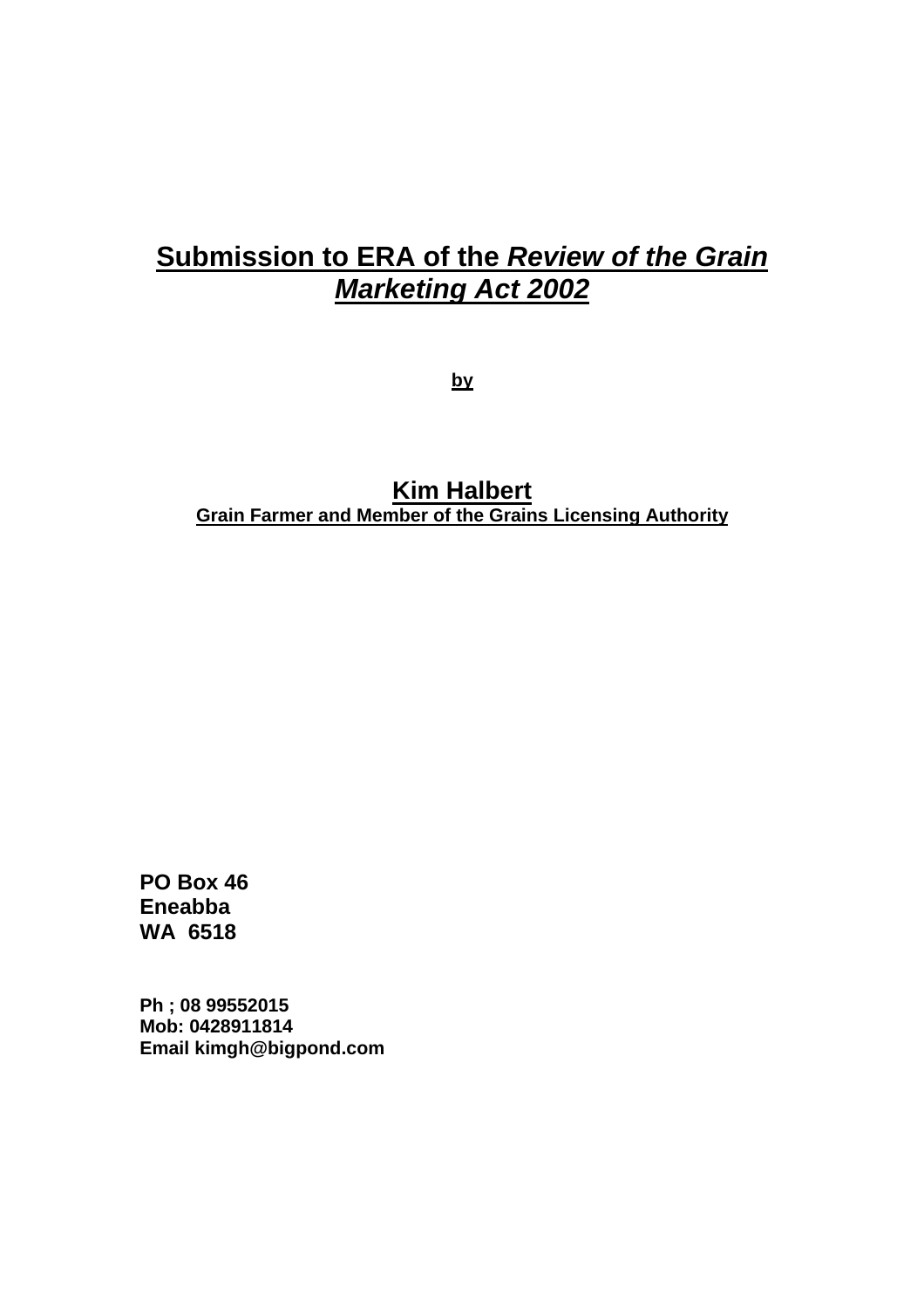### **Submission to ERA of the** *Review of the Grain Marketing Act 2002*

I am writing this submission to the ERA as both a grain farmer and producer member of the Grains Licensing Authority (GLA) although the views expressed here are mine and it cannot be assumed that they are the official view of the GLA.

# **1. Ascertaining price premiums and protection of the Main Licence Holder.**

The GLA has a number of guidelines that it must follow, including those laid out in the Act, the Ministerial Guidelines and the GLA's Operating Procedures, published to help applicants in the preparation of Special Export licence applications.

 The purpose of the Act, and the accompanying Ministerial Guidelines, is to protect the supposed advantages of the single desk. This is achieved by protecting those markets where it can be shown that the Main Export Licence Holder (MEL) receives a premium due to the existence of the single desk.

 The GLA has had reports done by three independent analysts (Advance Trading Australia in 2006, Storey Marketing Services in 2005, and Farm Horizons in 2004). None of these reports has found the existence of any premium in any market due to the single desk.

The reports do identify premiums in some markets, but they are due to other issues such as quality, freight advantage and/or grain availability timing issues. None has found any premium that can be attributed to the single desk!

 The situation facing the GLA is also becoming more difficult as less tonnage is being delivered to the pool and more is being sold for cash. Pools themselves have evolved, with Grain Pool now actively marketing contract pools. Producers can contract into these pools, but they can shut at any time to preserve value. They are not a true Harvest Pool, which carries the obligation to receive all grain that meets quality guidelines into that pool. It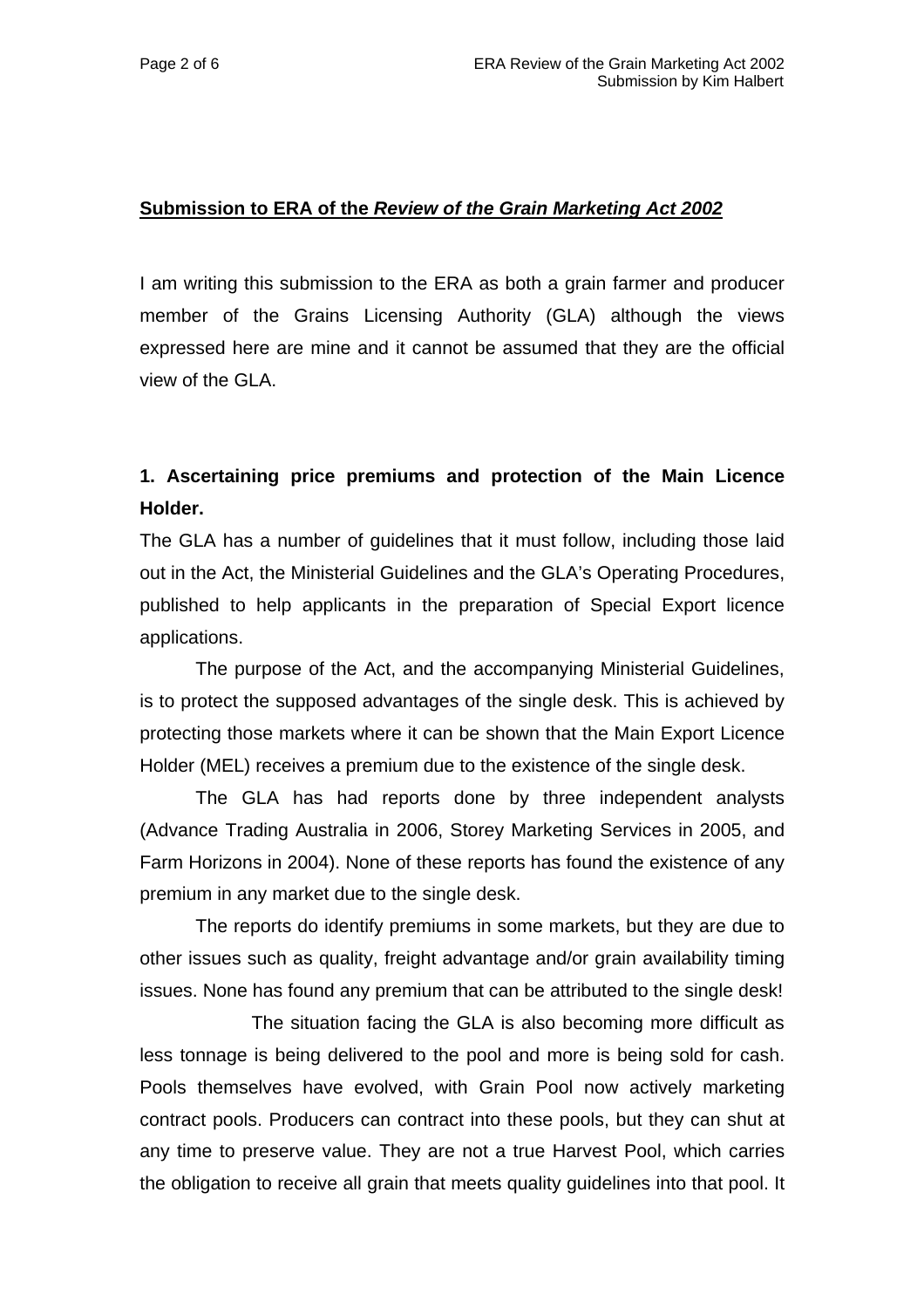is the true Harvest pool that the Act seeks to protect, but it could be argued, as there is no longer any true Harvest Pools therefore deregulation is the logical next step.

Some of the questions the GLA must grapple with are; Which of the long term markets should they protect? Is the market a pool market or cash market or a combination of both?

 At present GLA tends to have a hands-off approach to any customers that the MEL has dealt with in the past. This leads to some farcical situations where an SEL may sell grain sourced from another Australian state or another country to a particular buyer, but are unable to export West Australian grain to that buyer.

 It has taken from the proclamation of the Act in 2002 until 2007 to clarify the position of Agracorp, its relationship to Grain Pool, and how it functions. Understanding this relationship has changed the way the GLA will function in future. However, if the GLA is going to continue to fulfil a similar role in future, more information should be provided to them. They really need to have unfettered access to information of the deals between Agracorp and Grain Pool.

 Any form of regulated marketing that involves having a "Main Export Licence Holder", or any other regulated monopoly, is only going to protect that licence holder at the expense of competition.

#### **2. Criticisms of the Licensing System**

Grain Pool have been very critical of the GLA and the licensing system. Much of this criticism has revolved around the failure of SEL holders to execute their licenses.

 There are many reasons for this, which I am sure the SELs themselves will explain. From my viewpoint the main problems are:

• The behaviour of CBH and the difficulty of retrieving grain from CBH storage. This may because of the Export Accumulation Fee charged to exporters other than Grain Pool to retrieve tonnage out of warehousing. There has also been a failure to facilitate grain swaps, making it impossible for SELs to aggregate small tonnages.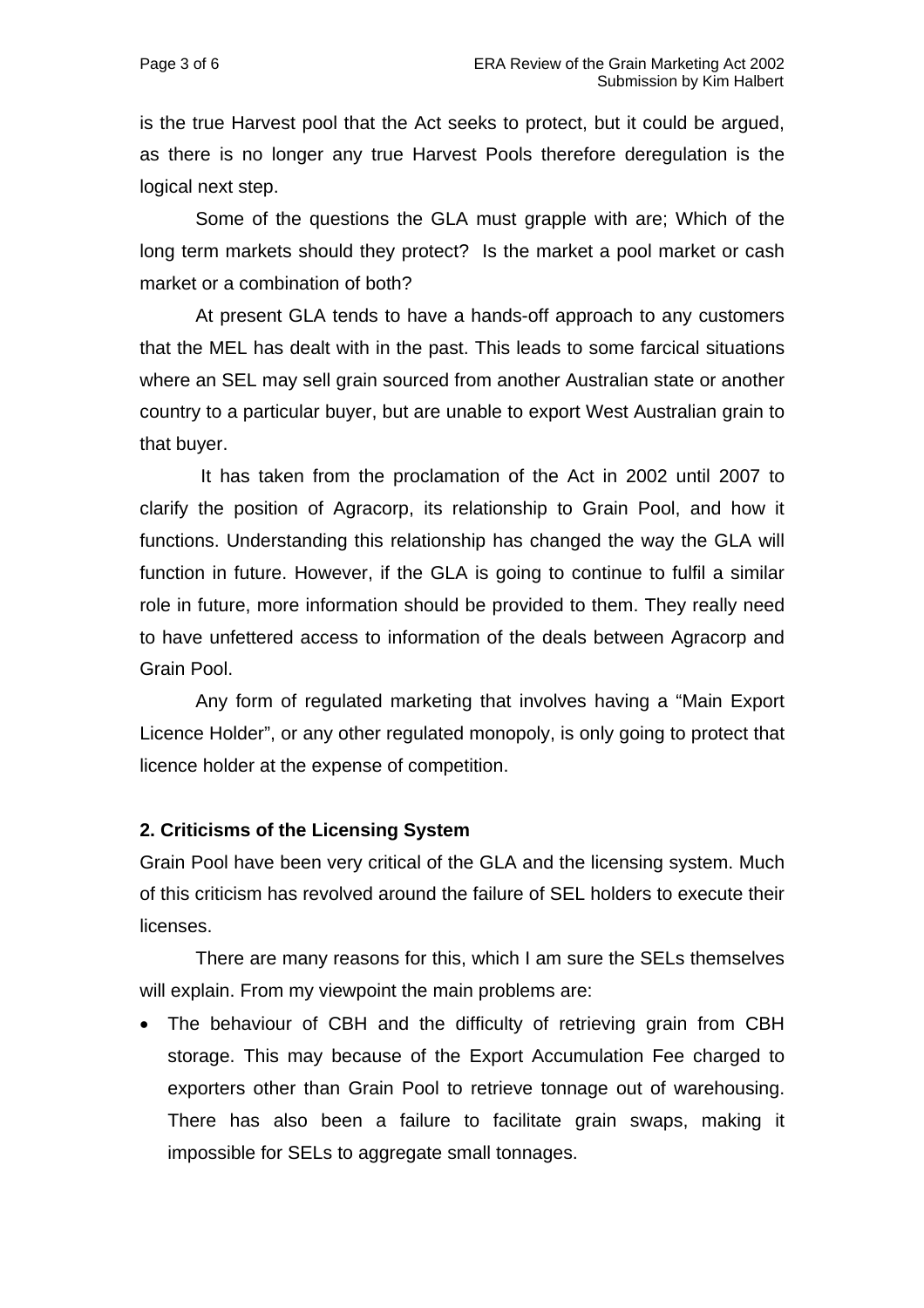- Being unable to accumulate grain until after the granting of a licence. Opportunities may be quite short-lived and if exporters have to go through the process of applying for a licence before they are allowed to accumulate grain they can miss business opportunities.
- Restrictions on market access and particular buyers due to the "protection" of the MEL.
- Logistical difficulties of accumulating limited tonnages, spread out over a large part of the grain growing belt.
- Closure of some port facilities at critical times such as Albany, post the 2005/2006 harvest.

There has also been the accusation that non-exported tonnages accumulated by SELs are dumped back into the pool. This is a total fiction and not one tonne has been, nor can it be, reverted back to the pool.

Other criticisms that have come from SELs centre around the lack of transparency in GLA decisions. This is often difficult because of commercially confidential information given to the GLA by Grain Pool. This highlights the impossible position occupied by the GLA, being tasked at once with protecting the MEL and promoting competitive behaviour..

 A very apparent criticism of the GLA by SELs is the costs associated with applying for a licence under this system. The fees system is not logical and bears no resemblance to the true cost of the analysis required to grant that licence. This point will be covered in the official GLA submission.

Regardless of the outcomes of this review I see it as critical that there is some form of essential services legislation instituted to ensure access to critical infrastructure that was built by the growers for the use of growers. The tying up of all grain port loading by CBH is imposing a severe cost on other potential exporters and it was an oversight in the 2002 Act that no access regime was included.

#### **3. Changes to the current legislation.**

The changes required to the current legislation will depend upon the recommendations made.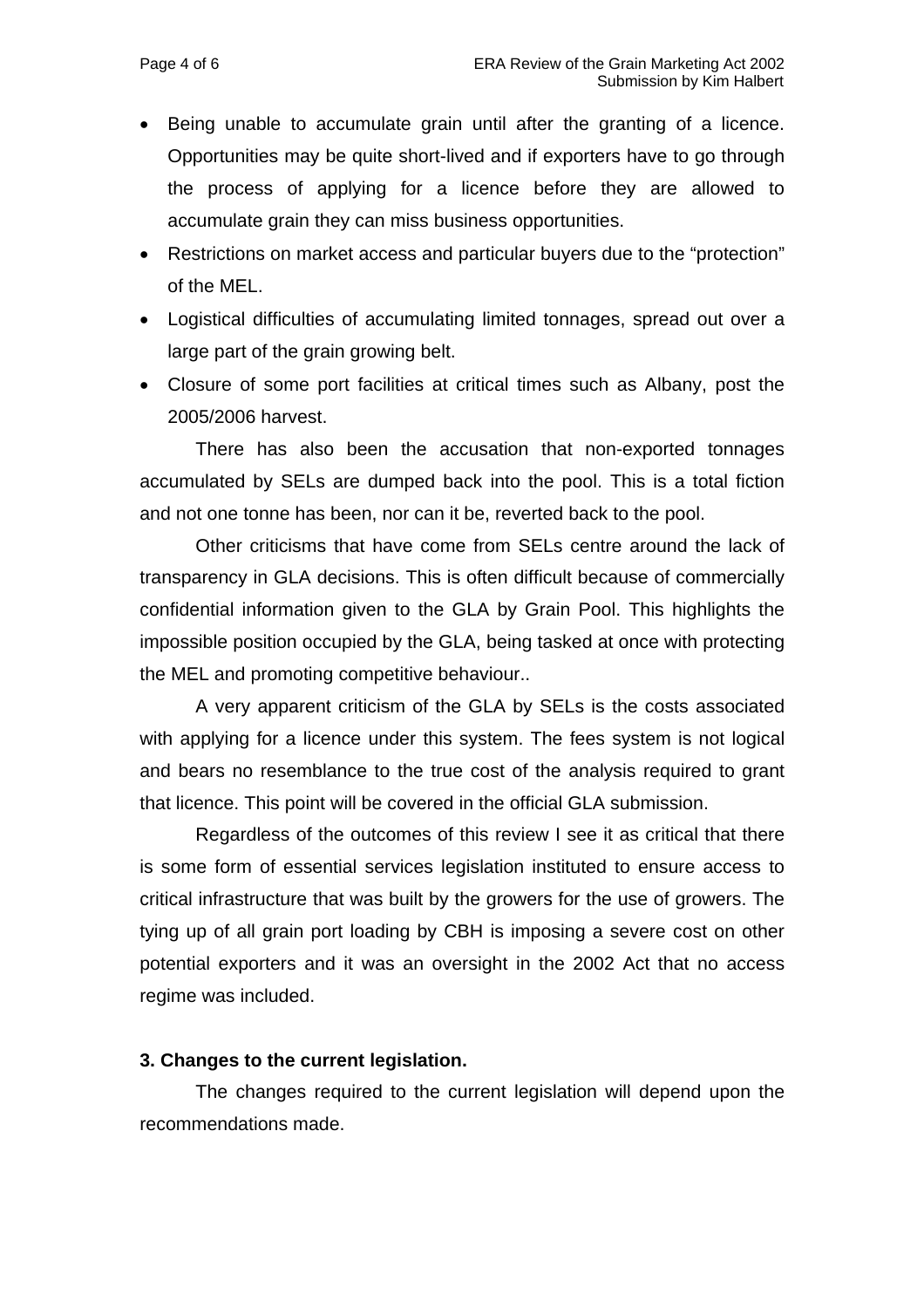If the licensing system is going to continue in a similar form to present then there are some important changes that need to be made:

- The requirement for a licence prior to accumulation of grain needs to be removed. It is not enforceable from a GLA perspective and it limits the flexibility of potential exporters.
- Removal of requirement for a Main Export Licence holder
- Removal of consideration of the "state's reputation". Rather any standard should rely on existing export quality controls (AQIS)
- Changes to the fee structure.
- More emphasis on increasing competition and less on protecting the single desk.
- GLA would need improved access to Grain Pool records.

## **4. Conclusion**

The GLA has been successful in introducing competition into the coarse grain market in WA. There has been a smooth transition from a pure single desk system to a partially deregulated licensing system. It is now time to fully deregulate.

WA has the only Canola and Lupin single desk in the world. If not for a court case in Canada, WA would also have the only barley single desk. The mere thought that a marketer with a small world market share can extract some premium above world parity price is ridiculous.

 By continuing with a licensing system a significant cost is being imposed on the producers of Western Australia for no benefit. This is even more marked with the impending end of a regulated wheat market in Australia.

 Previous studies have shown that Canola should never have been regulated prior to the 2002 Act. Lupins have been a particular victim of controlled marketing and their demise as crop in WA, can to a large degree be attributed to their being a prescribed grain. Many smaller exporters have been hindered in their market development, while Grain Pool have made no effort to raise the profile of lupins.